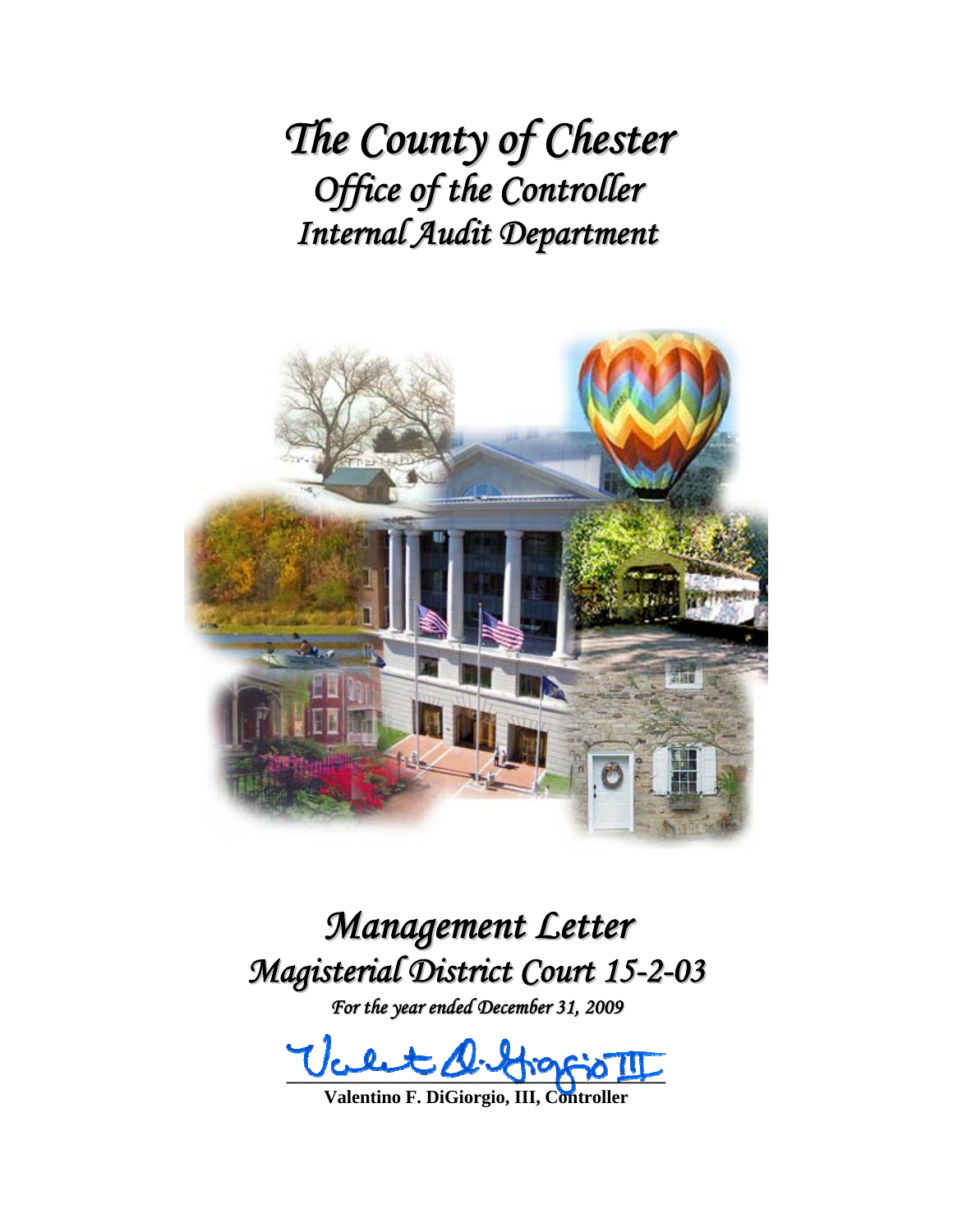## **To: Magisterial District Judge William Kraut**

### *Introduction*

On July 15, 2010, Internal Audit completed an audit of Magisterial District Court 15-2-03 (*District Court*). Carissa M. Petrelia was the auditor-in-charge and was assisted by two additional members of the Internal Audit staff. Internal Audit is required by County Code to review district courts annually to ensure compliance with policies and procedures mandated by the Administrative Office of Pennsylvania Courts and/or District Justice Administration and to assess their overall internal control structure. The scope of our audit included a review of the following:

- Cash and Petty Cash
- Undisbursed Funds
- Cash Receipts
- Manual Receipts
- Cash Disbursements
- Voided Transactions
- Overall Compliance.

We conducted our audit in accordance with generally accepted auditing standards and standards applicable to financial audits contained in *Government Auditing Standards* published by the Comptroller of the United States. We have also issued our Independent Auditor's Report on Compliance and Internal Control over Financial Reporting concurrent with this Management Letter. Disclosures and other information in that Report (also dated July 15, 2010) should be considered in conjunction with this Management Letter.

### *Executive Summary*

The management and staff of the *District Court* are, in all material respects, in compliance with policies and procedures set forth by the Administrative Office of Pennsylvania Courts and directives imposed by District Justice Administration. Internal Audit noted no significant deficiencies or material weaknesses in the overall internal control structure.

Internal Audit did, however, note several matters of a lesser significance involving internal controls and compliance with policies and procedures. These matters have all been included within this Management Letter. Based on Internal Audit's testing and observations, it is our opinion that these deficiencies are not the result of negligence or deliberate misconduct, but are instead the consequence of one or more of the following:

- Oversights
- Human error.

We would like to thank the management and staff of the *District Court* for their cooperation and assistance during the course of this audit. We have provided herein a copy of our "Audit Findings" and "Recommendations" for your review and comment.

Please feel free to contact our office at (610) 344-6064 should you have any questions or concerns.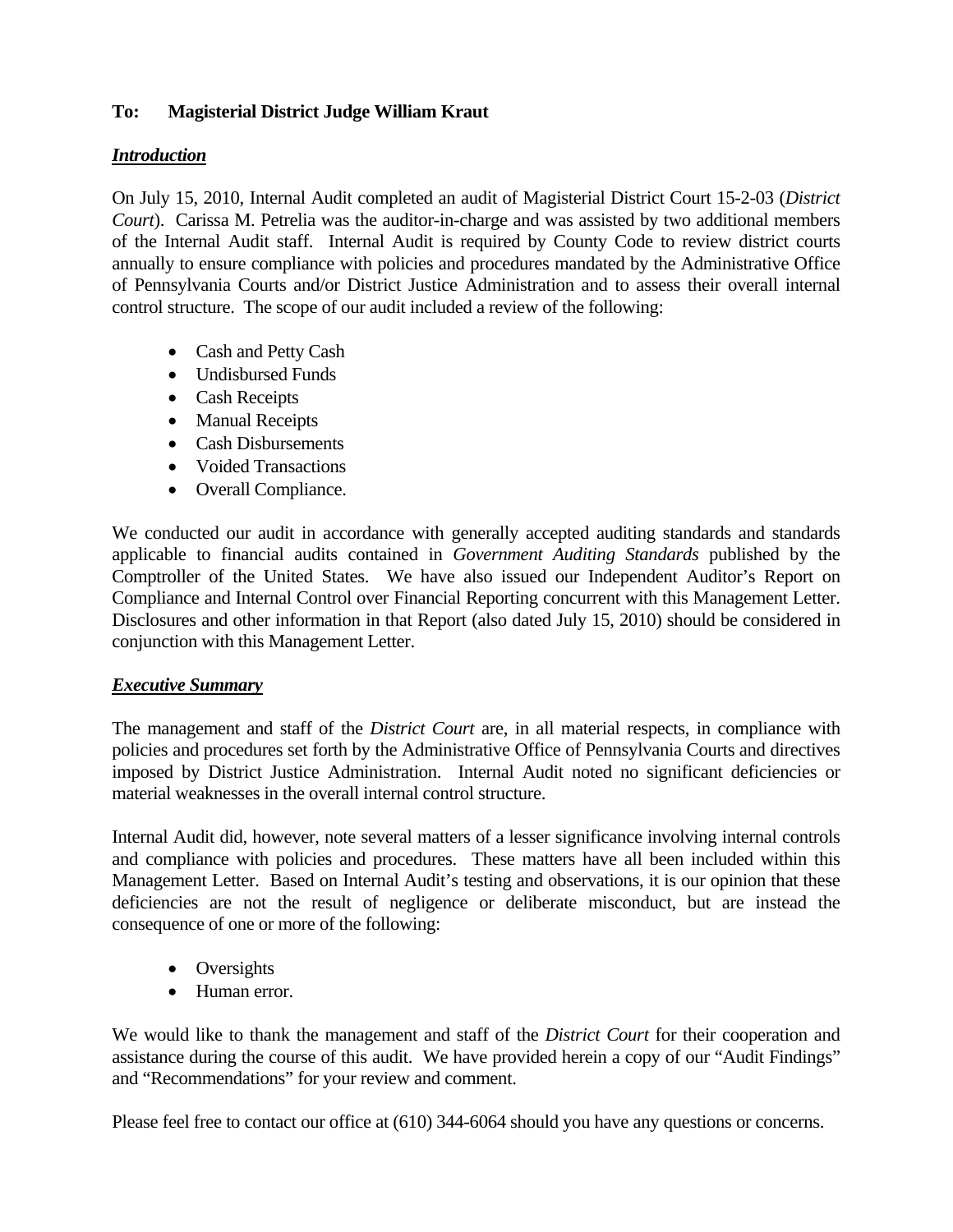## **MAGISTERIAL DISTRICT COURT 15-2-03**

## **FINDINGS AND RECOMMENDATIONS**

## **FOR THE YEAR ENDED DECEMBER 31, 2009**

### **I. INTERNAL CONTROL FINDINGS AND RECOMMENDATIONS**

## RECONCILIATION

Finding 1: Cash Adjustments

Internal Audit noted the following:

 The *District Court* processed the appropriate debit adjustment because the bank cashed a *District Court* check for more than the actual amount. To date, the bank has not been contacted to credit the amount back to the *District Court*.

### Recommendation

Internal Audit recommends that the *District Court* exercise greater care when processing cash adjustments needed to reconcile their bank account at month-end. Every debit adjustment requires a subsequent credit adjustment and vise-versa. Corrective action should be taken as soon as discrepancies between book and bank occur. Continuous follow-up is required until the items are corrected and the *District Court* can process the appropriate debit/credit adjustment.

### *Auditee Response*

See pages 6 & 7 for *District Court's* response

## **II. COMPLIANCE WITH POLICIES AND PROCEDURES**

In order to test compliance with all applicable policies and procedures, Internal Audit selected a statistical sample of 25 case files out of a total population of 6,311 case files created in 2009. In addition, we performed other related tests of cash receipts, cash disbursements, manual receipts, undisbursed funds, and voided transactions. Sample size for the tested areas was determined through a risk assessment analysis based on the results of the *District Court's* prior year audit and current year caseload. We believe the results of our tests are representative of the entire population on the basis of accepted audit sampling principles.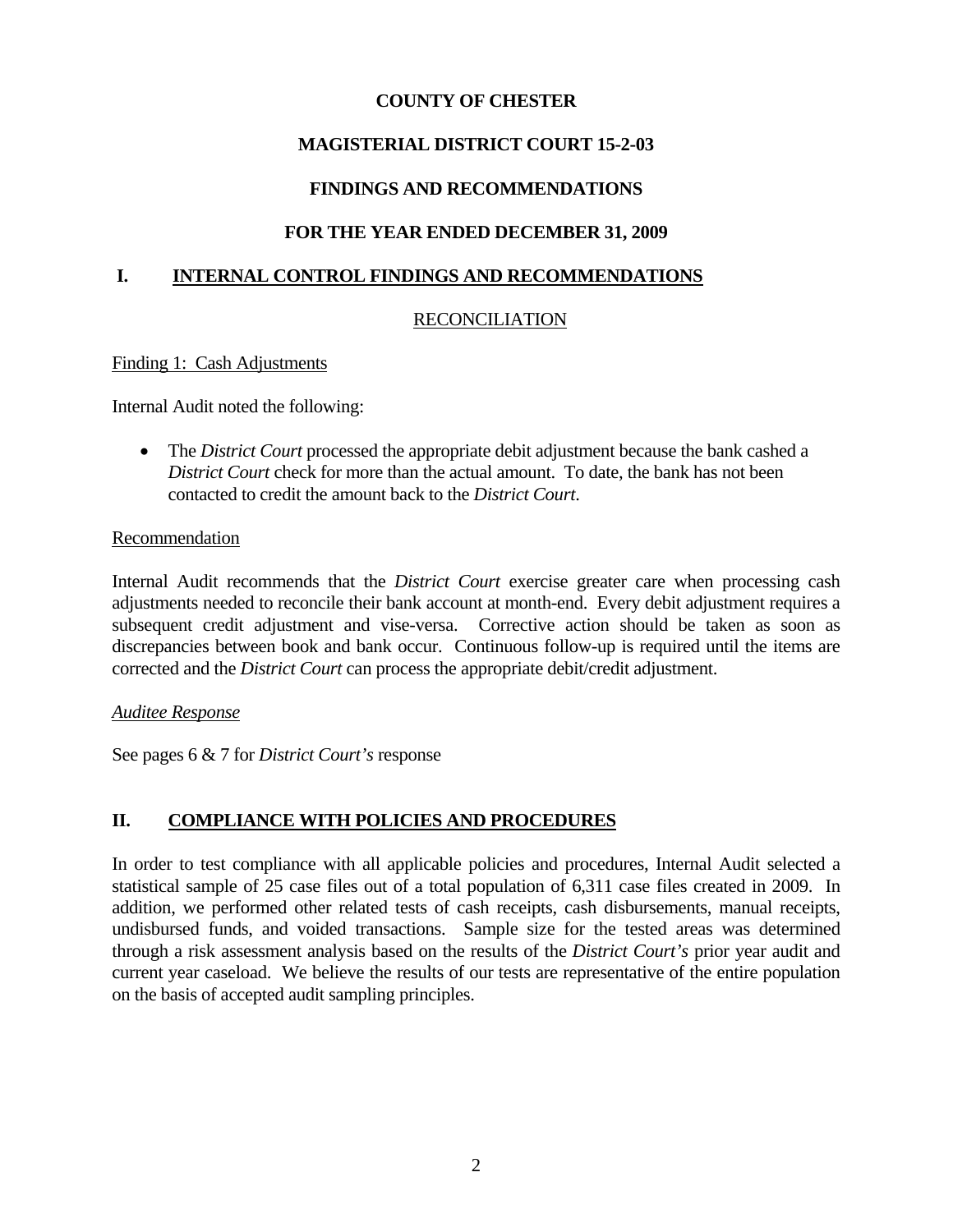# **MAGISTERIAL DISTRICT COURT 15-2-03**

## **FINDINGS AND RECOMMENDATIONS**

## **FOR THE YEAR ENDED DECEMBER 31, 2009**

### **II. COMPLIANCE WITH POLICIES AND PROCEDURES**

### Finding 1: Undisbursed Funds

Internal Audit noted the following:

- In 1 instance, funds held at year end were not held for an appropriate reason.
- In 1 instance, funds were not applied/disbursed in a timely manner.

### Recommendation

Internal Audit recommends that *District Court* management re-emphasize to the staff the importance of disbursing/applying funds as soon as allowable on cases which have been adjudicated and/or closed. To this end, the Undisbursed Funds Report should be reviewed/ monitored on a monthly basis.

### *Auditee Response*

See pages 6 & 7 for *District Court's* response

### Finding 2: Voided Disbursements

Internal Audit noted the following:

- In 2 instances, a copy of the "due diligence" letter was not included in the respective case file.
- In 1 instance, a check to a County department was voided as stale and escheated instead of the *District Court* contacting the County department.

### Recommendation

Internal Audit recommends that members of the staff exercise greater care to ensure that copies of "due diligence" letters are included in the corresponding case files. Internal Audit also recommends that the *District Court* contact the County department to inquire about the check. Internal Audit also recommends that checks made out to County departments not be staled.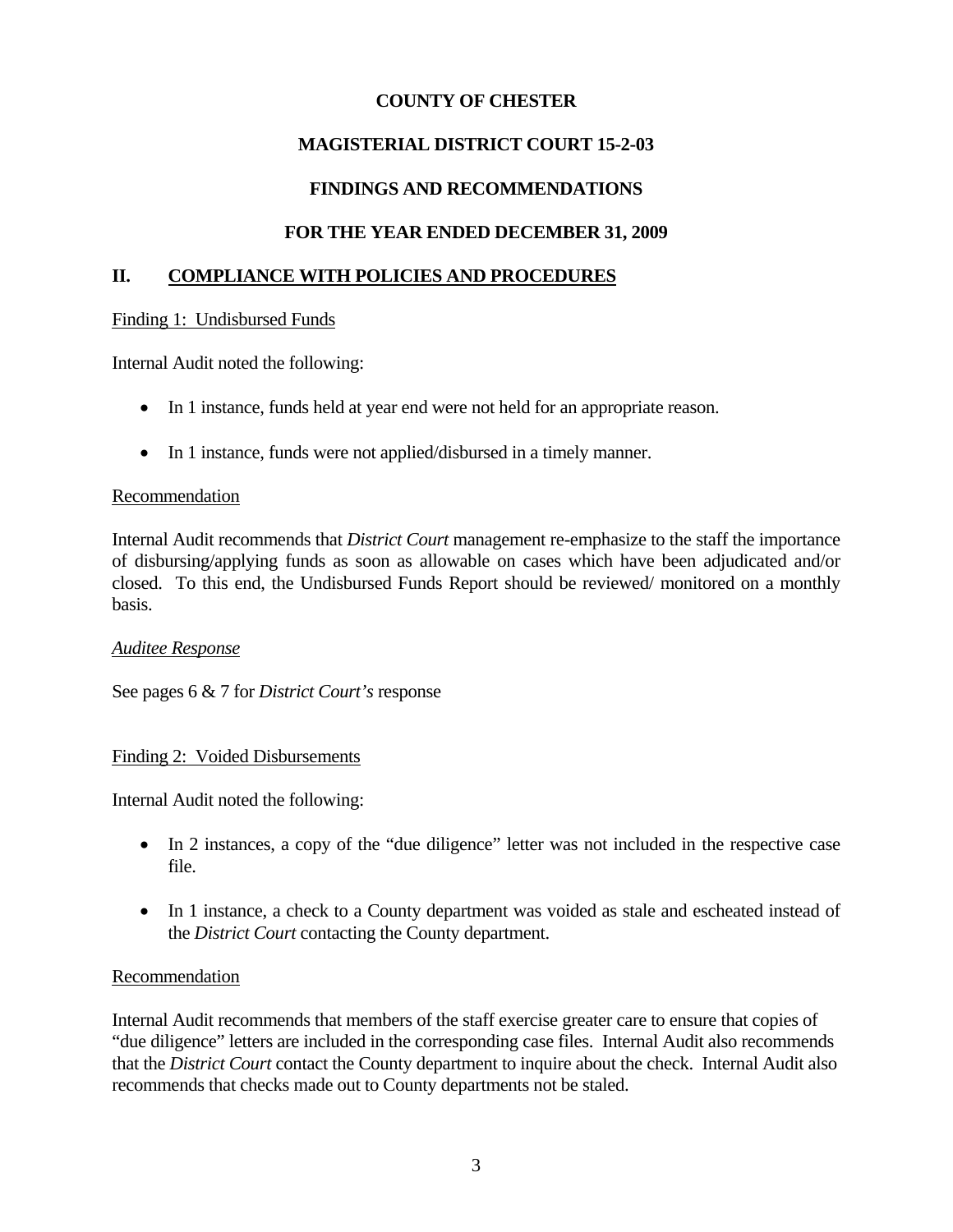## **MAGISTERIAL DISTRICT COURT 15-2-03**

# **FINDINGS AND RECOMMENDATIONS**

## **FOR THE YEAR ENDED DECEMBER 31, 2009**

# **II. COMPLIANCE WITH POLICIES AND PROCEDURES**

Finding 2: Voided Disbursements (continued)

*Auditee Response*

See pages 6 & 7 for *District Court's* response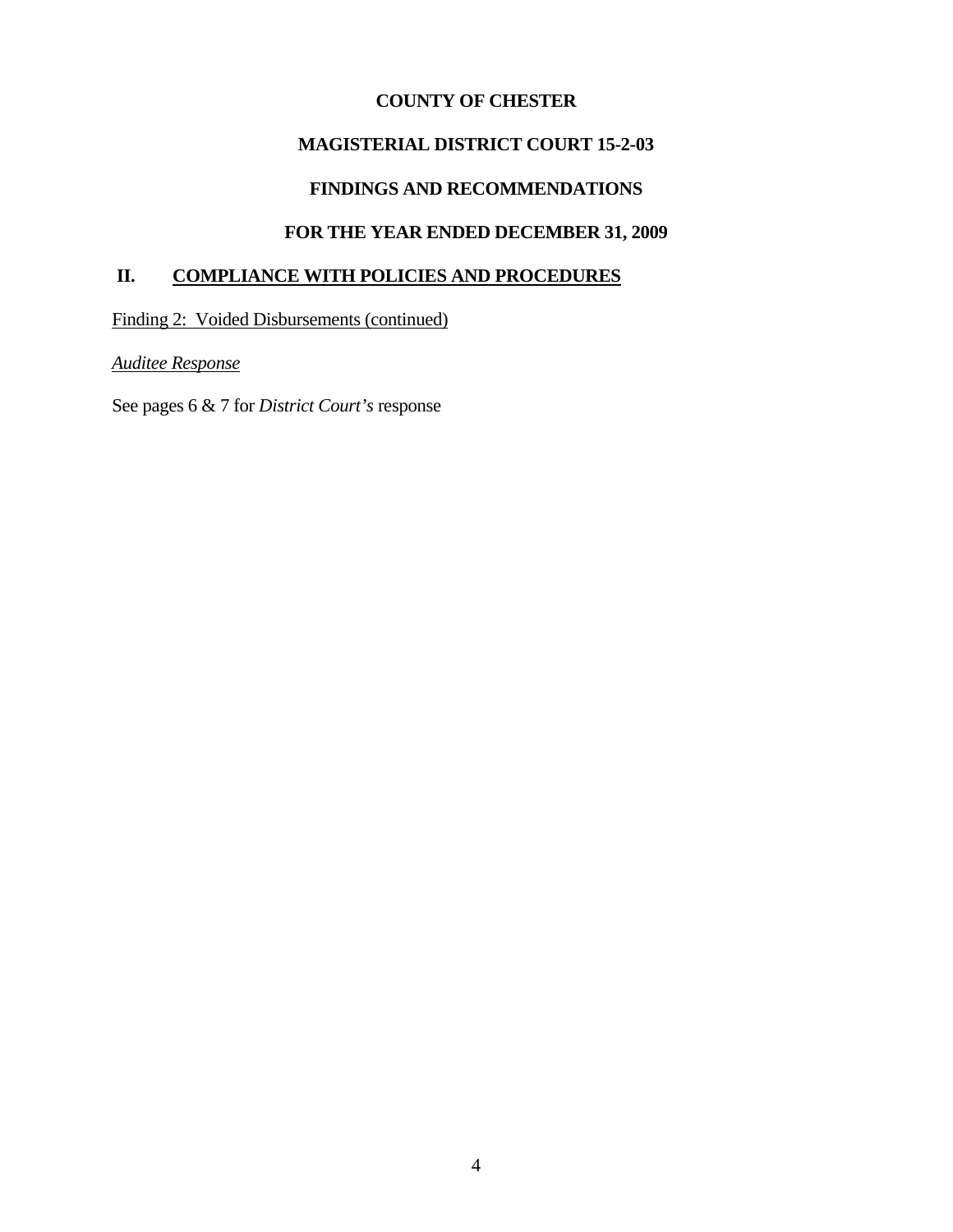#### **MAGISTERIAL DISTRICT COURT 15-2-03**

# **SUMMARY OF EXIT CONFERENCE**

### **FOR THE YEAR ENDED DECEMBER 31, 2009**

Magisterial District Judge William Kraut indicated through a written confirmation, that an exit conference would be waived for this year. The Magisterial District Judge has accepted the Audit Report and Management Letter as presented.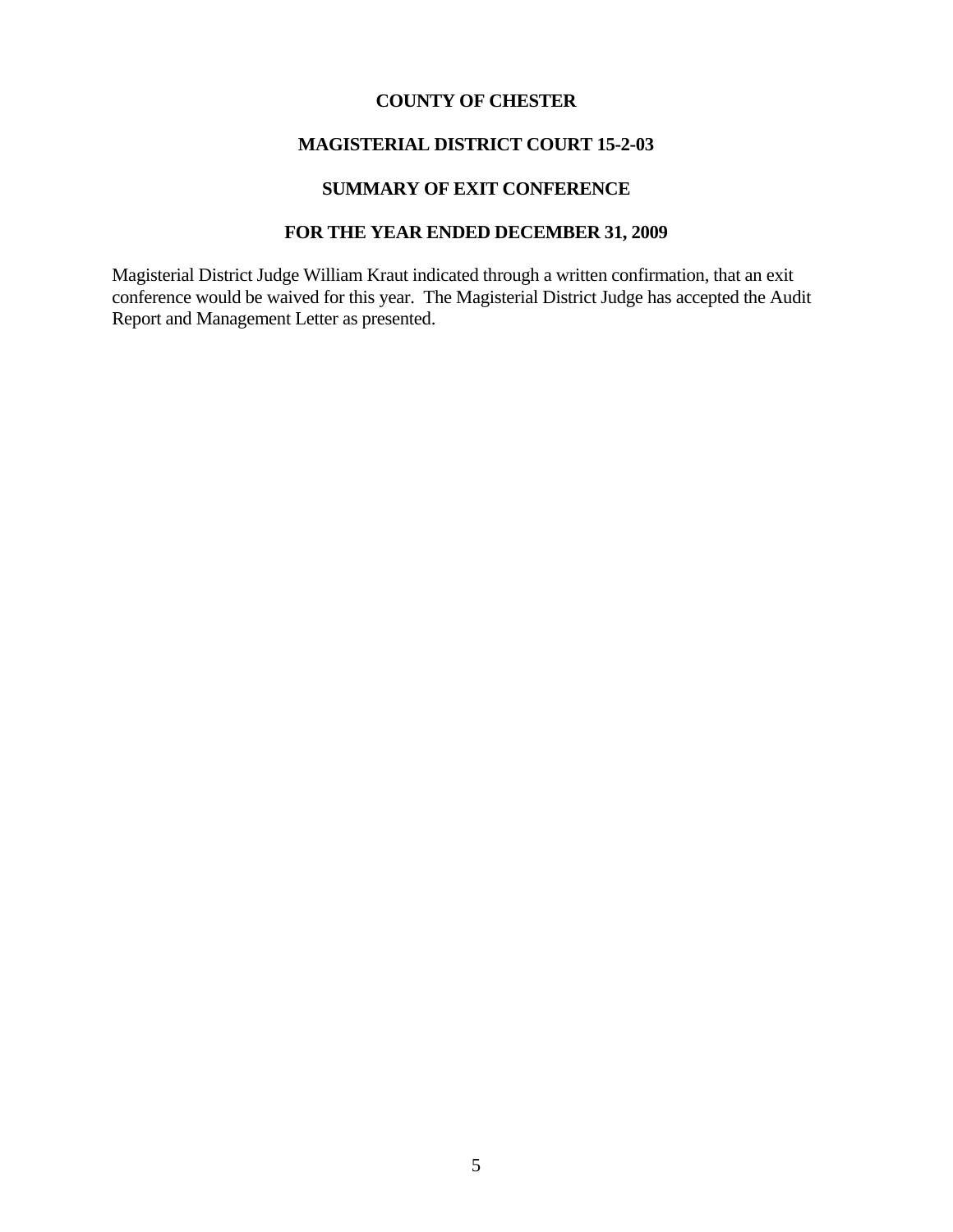

**GOVERNMENT SERVICES CENTER** 601 WESTTOWN ROAD, SUITE 110 P.O. BOX 2747 **WEST CHESTER, PA 19380-0990** 

#### WILLIAM D. KRAUT MAGISTERIAL DISTRICT JUDGE **Magisterial District 15-2-03**

OFFICE: TEL: (610) 436-5757 FAX (610) 431-5755

**Chester County Controllers Office** Carissa Petrelia 2 N. High Street, Suite 540 P O Box 2748 West Chester, Pa. 19380

Dear Carissa,

 $\bar{L}$ 

Below you will find the responses to our audit findings. We have opted to waive our exit conference.

Finding 1: Cash Adjustments

Immediately after being notified by the controllers office, the District Court contacted the bank about their error and a (.09) cent credit was initiated. The June, 2010 bank statement should reflect the same.

Finding 2: Undisbursed Funds

The District Court Management has re-emphasized to the staff the importance of disbursing/applying funds as soon as possible. In the future greater care will be exercised by the staff to comply with this procedure. We are now making a third copy to be kept in a separate file.